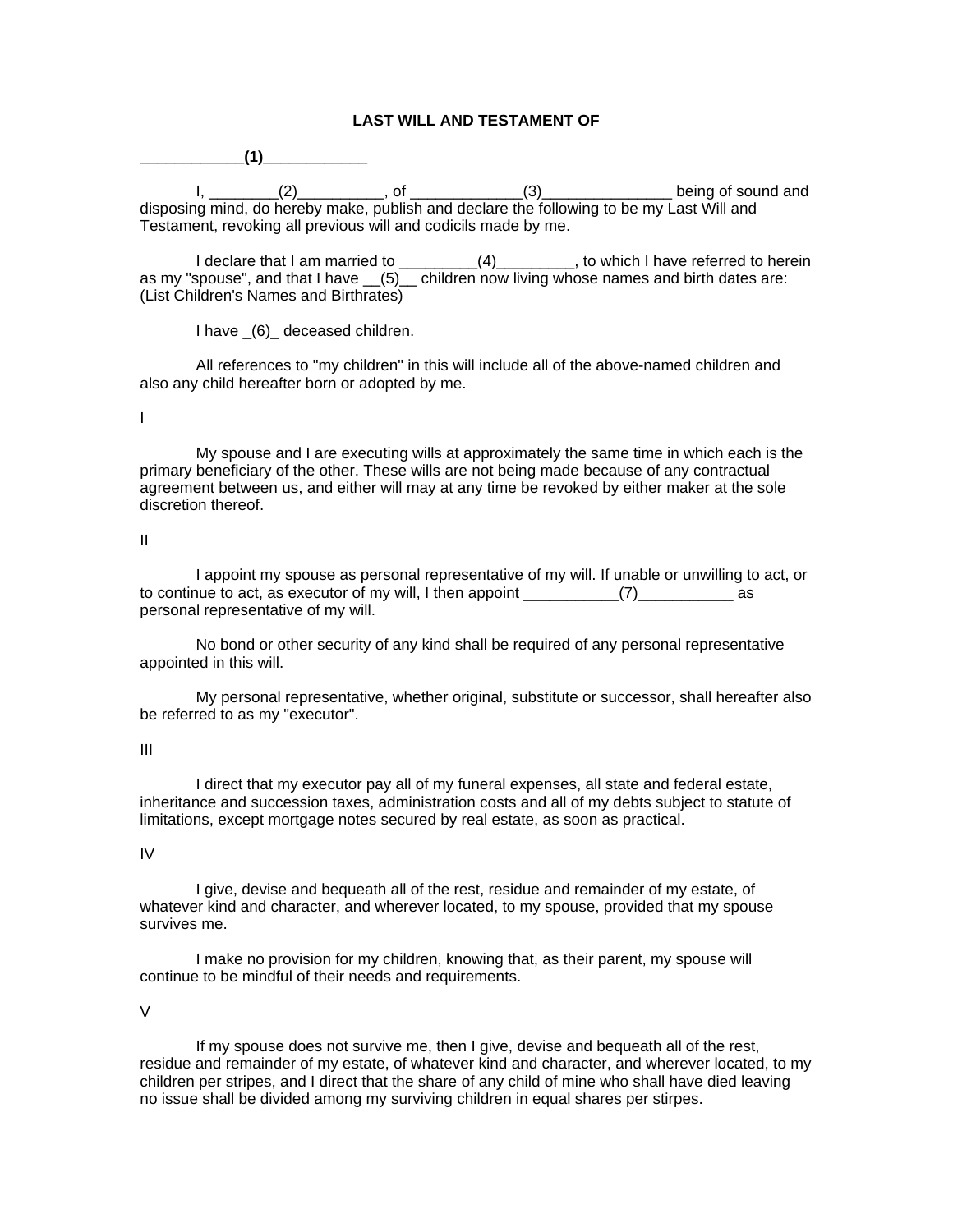My executor shall have the following additional powers with respect to my estate, to be exercised from time to time at my executor's discretion without further license or order of any court.

## Business Interest

To sell or otherwise liquidate, or to continue to operate my executor's discretion, any corporation, partnership or other business interest received by my estate.

#### Property of My Estate

To retain any and all property and securities of my estate in the name of my executor as executor or in my executor's own name.

#### Retention of Assets

To retain all property and securities of my estate for as long as my executor deems advisable.

### Management of Estate

To invest, lease, rent, mortgage, insure, repair, improve or sell any and all real and personal property belong to my estate as my executor deems advisable.

### Mortgages, Pledges and Deeds of Trust

To enforce any and all mortgages, pledges and deeds of trust held by my estate and to purchase at any sale thereunder any such real or personal property subject to any mortgage, pledge or deed of trust.

#### Litigation

To initiate or defend, at my executor's discretion, any litigation affecting my estate.

#### Attorneys, Advisors and Agents

To employ and to pay from my estate reasonable compensation to such attorneys, accountants, brokers, and investment, tax and other advisors as my executor shall deem advisable.

#### Adjustment of Claims

To submit to arbitration, to compromise or to release or otherwise adjust, with or without compensation, any and all claims affecting the trust estate.

### Distribution of My Estate

In distributing my estate, to make said distribution wholly or partly in kind by transferring or allotting such real or personal property or undivided interest therein.

#### VII

If any person, whether or not related to me by blood or in any way, shall attempt, either directly or indirectly, to set aside the probate of my will or oppose any of the provisions hereof,